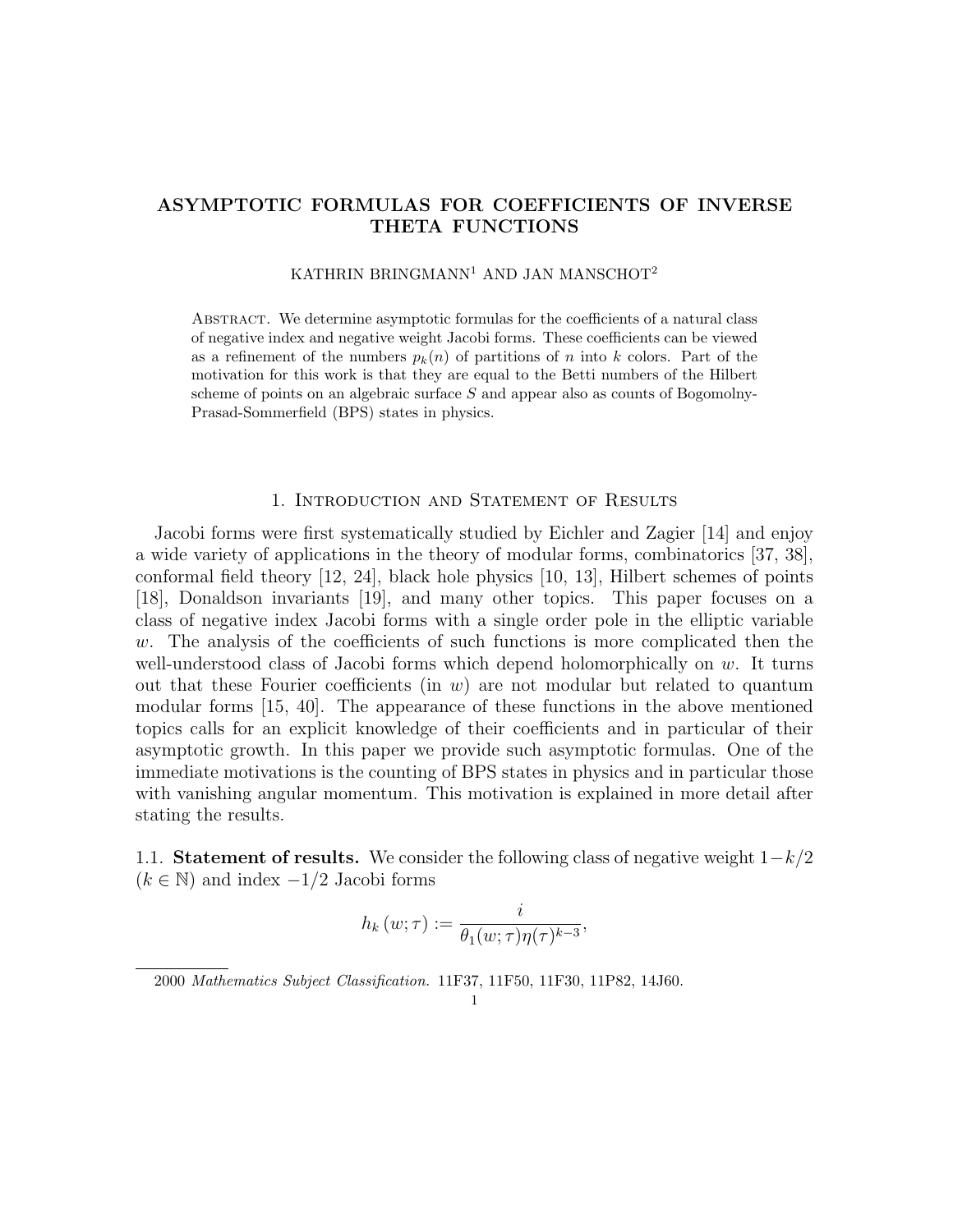with  $(q := \exp(2\pi i \tau), \zeta := \exp(2\pi i w))$ 

$$
\theta_1(w;\tau) := i\zeta^{\frac{1}{2}} q^{\frac{1}{8}} \prod_{n\geq 1} (1-q^n)(1-\zeta q^n) (1-\zeta^{-1}q^{n-1}),
$$
  

$$
\eta(\tau) := q^{\frac{1}{24}} \prod_{n\geq 1} (1-q^n).
$$

We are interested in two expansions of  $h_k(w; \tau)$ . The first expansion is in terms of the coefficients  $a_{m,k}(n)$ , defined by:

$$
(1.1) \quad q^{\frac{k}{24}} \left( \zeta^{\frac{1}{2}} - \zeta^{-\frac{1}{2}} \right) h_k(w;\tau) =: \sum_{\substack{n \geq 0 \\ m \in \mathbb{Z}}} a_{m,k}(n) \zeta^m q^n, \qquad |\zeta q|, \ |\zeta^{-1} q| < 1.
$$

Note that  $\sum_{m\in\mathbb{Z}} a_{m,k}(n) = p_k(n)$ , where  $p_k(n)$  denotes the number of partitions of n into k colors. These are enumerated by  $\eta(\tau)^{-k}$ :

$$
\sum_{n\geq 0} p_k(n) q^{n-\frac{k}{24}} = \frac{1}{\eta(\tau)^k}.
$$

For  $k = 1$ , equation (1.1) corresponds to the generating function of the crank of partition [17], and for  $k = 2$  to the birank [20].

The second expansion is motivated from physics, and is based on the fact that the coefficients of q are Laurent polynomials, symmetric under  $\zeta \to \zeta^{-1}$  and with maximal degree *n*. Therefore, we can express  $h_k(w; \tau)$  as:

(1.2) 
$$
q^{\frac{k}{24}} \left( \zeta^{\frac{1}{2}} - \zeta^{-\frac{1}{2}} \right) h_k(w;\tau) = \sum_{m,n \geq 0} b_{m,k}(n) \chi_{2m+1} \left( \zeta^{\frac{1}{2}} \right) q^n,
$$

with

$$
\chi_m(\zeta) := \frac{\zeta^m - \zeta^{-m}}{\zeta - \zeta^{-1}}, \qquad b_{m,k}(n) := a_{m,k}(n) - a_{m+1,k}(n).
$$

Following the approach of Wright [38], we determine all polynomial corrections to the leading exponential of the coefficients  $a_{m,k}(n)$  in the large n limit.

**Theorem 1.1.** We have for  $N \geq 1$ :

$$
a_{m,k}(n) = (2\pi)^{-\frac{k}{2}} \sum_{\ell=1}^{N} d_{m,k}(\ell) n^{-\frac{2+2\ell+k}{4}} \left(\pi \sqrt{\frac{k}{6}}\right)^{1+\ell+\frac{k}{2}}
$$

$$
\times I_{-1-\ell-\frac{k}{2}} \left(\pi \sqrt{\frac{2kn}{3}}\right) + O\left(n^{-1-\frac{N}{2}-\frac{k}{4}} e^{\pi \sqrt{\frac{2kn}{3}}}\right),
$$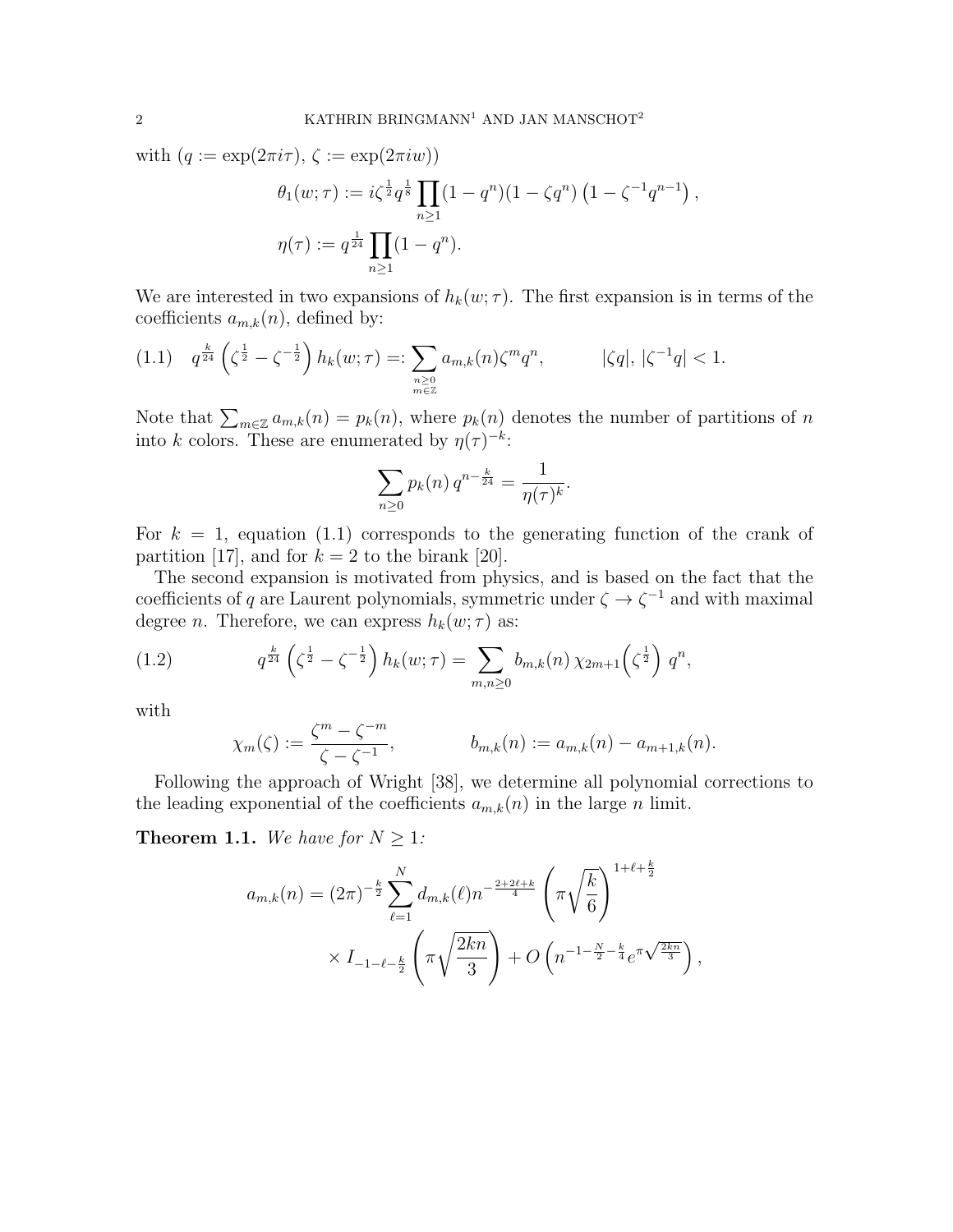Theorem 1.1 allows us to compare the asymptotic growths of  $a_{m,k}(n)$  for different values of  $m$ . The asymptotic behavior of the Bessel function :

$$
I_{\ell}(x) = \frac{e^x}{\sqrt{2\pi x}} \left(1 + O\left(x^{-1}\right)\right),\,
$$

directly yields:

Corollary 1.2. We have

$$
a_{m,k}(n) - a_{r,k}(n) = \pi^3 \left( r^2 - m^2 \right) \left( 8n \right)^{-\frac{9+k}{4}} \left( \frac{k}{3} \right)^{\frac{k+7}{4}} e^{\pi \sqrt{\frac{2kn}{3}}} + O\left( n^{-3 - \frac{k}{4}} e^{\pi \sqrt{\frac{2kn}{3}}} \right),
$$

where the error term depends on  $m$ ,  $k$ , and  $r$ .

From Theorem 1.1 the asymptotics of  $b_{m,k}(n)$  for large n immediately follow:

Corollary 1.3. We have

$$
(1.3) \t b_{m,k}(n) = (2m+1)\,\pi^3\,(8n)^{-\frac{9+k}{4}}\left(\frac{k}{3}\right)^{\frac{k+7}{4}}e^{\pi\sqrt{\frac{2kn}{3}}} + O\left(n^{-3-\frac{k}{4}}e^{\pi\sqrt{\frac{2kn}{3}}}\right),
$$

where the error term depends on m and k.

Note that this corollary shows that  $b_{m,k}(n)$  increases with m in the limit of large n. Beyond the validity of equation (1.3),  $b_{m,k}(n)$  eventually decreases with increasing m for fixed *n*, and in particular  $b_{m,k}(n) = 0$  for  $m > n$ .

We next compare the asymptotic behavior of the coefficients  $b_{0,k}(n)$  with those of  $p_k(n)$ . It is well-known that the asymptotic growth of the latter is given by [21, 30]:

$$
p_k(n) = 2\left(\frac{k}{3}\right)^{\frac{1+k}{4}} (8n)^{-\frac{3+k}{4}} e^{\pi \sqrt{\frac{2kn}{3}}} + O\left(n^{-\frac{5+k}{4}} e^{\pi \sqrt{\frac{2kn}{3}}}\right).
$$

Thus we find for the ratio  $b_{0,k}(n)/p_k(n)$ :

$$
\frac{b_{0,k}(n)}{p_k(n)} = \frac{\pi^3}{16} \left(\frac{k}{3n}\right)^{\frac{3}{2}} + O\left(n^{-2}\right).
$$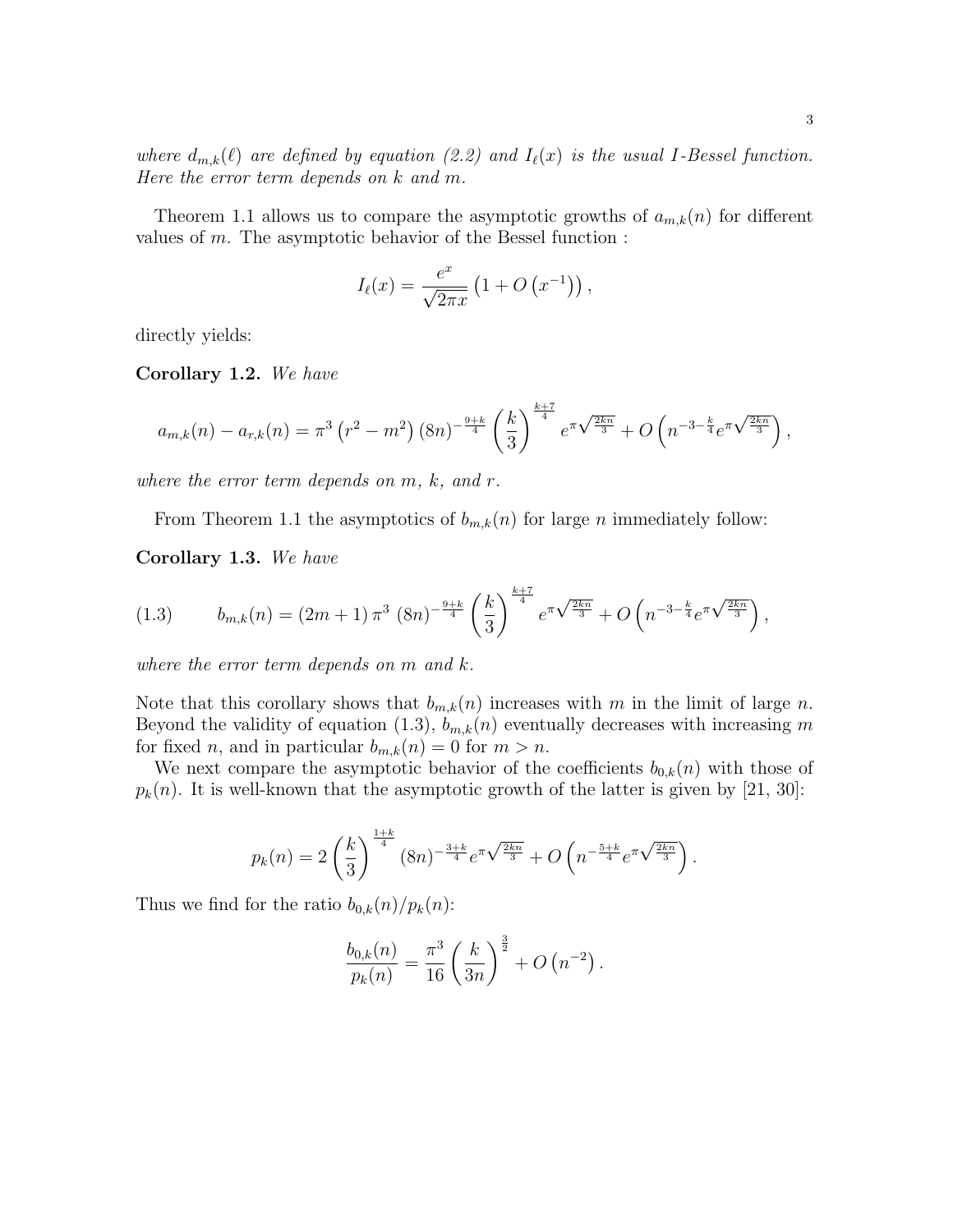1.2. Motivation: Moduli spaces and BPS states. BPS states of both gauge theory and gravity have been extensively studied in the past for a variety of reasons. These states are representations of the  $SU(2)_{spin}$  massive little group in four dimensions labeled by their angular momentum or highest weight J. The subset of BPS states with vanishing angular momentum ( $J = 0$ ), also known as "pure Higgs states" [4], have recently attracted much interest [4, 25, 28, 34]. The states with  $J = 0$  are in some sense more fundamental. In particular in gravity, these states are candidates for microstates of single center black holes, and as such are the states relevant for studies of the Bekenstein-Hawking area law of black hole entropy.

Within string theory it is possible to obtain exact generating functions of the degeneracies of classes of BPS states. The asymptotic growth as function of the angular momentum is for example previously studied in [7, 33, 9]. String theory relates BPS states to the cohomology of moduli spaces of sheaves supported on a Calabi-Yau manifold. From this perspective the  $SU(2)_{spin}$  representations correspond to representations of the Lefshetz  $SL(2)$  action on the cohomology of the moduli space  $\mathcal{M}$  [36]. The states with  $J = 0$  correspond to the part of the middle cohomology which is invariant under the Lefshetz action.

In the present work, we consider moduli spaces of semi-stable sheaves supported on a complex algebraic surface S, which can be thought of as being embedded inside a Calabi-Yau manifold. If S is one of the rational surfaces, the sheaves can be related to monopole or monopole strings in respectively four and five dimensional supersymmetric gauge theory through geometric engineering  $[23, 29]$ . If S is a K3 surface, the sheaves correspond to (small) black holes in  $\mathcal{N} = 4$  supergravity also known as Dabholkar-Harvey states [8, 9]. We specialize to the moduli space of sheaves with rank  $r = 1$  and 1st and 2nd Chern classes  $c_1 \in H^2(S, \mathbb{Z})$  and  $c_2 \in H^4(S, \mathbb{Z})$ . These moduli spaces are isomorphic to the Hilbert scheme of  $c_2$  points on S (viewing  $c_2$  as a number). Göttsche has determined the generating function of the Betti numbers of the Hilbert schemes [18]. We need to introduce some notation to explain his result.

Let  $\mathcal{M}(n)$  be the Hilbert scheme of n points. Let furthermore

$$
P(X,\zeta) := \sum_{i=0}^{2 \dim_{\mathbb{C}}(X)} \beta_i(X) \zeta^i
$$

be the Poincaré polynomial of X with  $\beta_i(X)$  the *i*th Betti number of X. We choose the surface S such that  $\beta_1(S) = \beta_3(S) = 0$ . Then, we have [18]:

$$
\sum_{n\geq 0} \zeta^{-\frac{1}{2} \dim_{\mathbb{C}} \mathcal{M}(n)} P(\mathcal{M}(n), \zeta^{\frac{1}{2}}) q^n = q^{\frac{\beta_2(S)+2}{24}} \left( \zeta^{\frac{1}{2}} - \zeta^{-\frac{1}{2}} \right) \frac{i}{\theta_1(w; \tau) \eta(\tau)^{\beta_2(S)-1}}
$$

,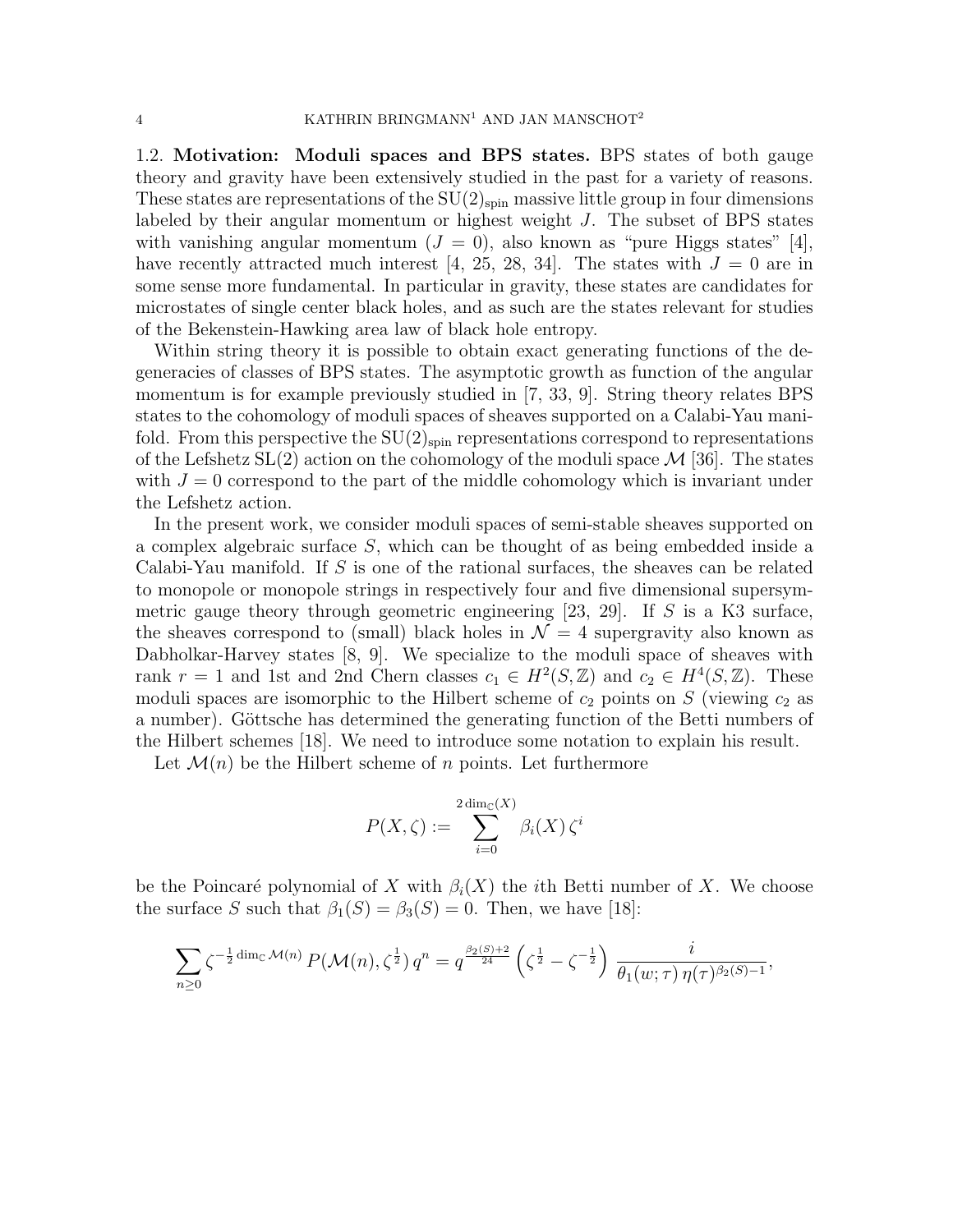which precisely equals the function in (1.1) with  $k = \beta_2(S) + 2$ . The coefficients  $a_{m,k}(n)$ are in this context the Betti numbers of the moduli spaces. The expansion (1.2) in terms of  $b_{J,k}(n)$  decomposes the cohomology in terms of  $(2J + 1)$ -dimensional SL(2) or  $SU(2)_{spin}$  representations. For  $J=0$  and  $k=24$ , our formula (1.3) confirms nicely the numerical estimates for  $b_{0,24}(n)$  in [9, Appendix C]. Note that since this analysis is carried out in the so-called weak coupling or D-brane regime, and the coefficients  $b_{J,k}(n)$  are not BPS indices, these coefficients can not be claimed to count black holes with fixed angular momentum.

Equation (1.3) shows that in the context of this paper, the number of pure Higgs states has the same exponential growth as the total number of states, but that the number of pure Higgs states is smaller by a factor  $n^{-\frac{3}{2}}$ . Moreover, the number of  $SU(2)_{spin}$  multiplets increases with J for small J. It is interesting to compare this with other known asymptotics of pure Higgs states. In particular, Ref. [4, 11] considered this question for quiver moduli spaces in the limit of a large number of arrows between the nodes of a quiver with a potential. Ref. [4] demonstrated that the number of pure Higgs states for these quivers,  $\beta_{\dim_{\mathbb{C}}(\mathcal{M})}(\mathcal{M}) - \beta_{\dim_{\mathbb{C}}(\mathcal{M})+1}(\mathcal{M})$ , is exponentially larger than the number of remaining SL(2) multiplets given by  $\beta_{\text{dim}_{\mathbb{C}}(\mathcal{M})+1}(\mathcal{M})$ . We note that sheaves on toric surfaces relevant for this article also allow a description in terms of quivers [6, 32]. The Hilbert scheme of  $n \gg 1$  points corresponds to increasing dimensions of the spaces associated the nodes, with the number of arrows kept fixed. Thus we observe that the asymptotic behavior of the number of pure Higgs states in the two limits, large number of arrows or large dimensions, is rather different.

It will be interesting to understand better the significance of these different asymptotic behaviors. Moreover we belief that application of the techniques in the present paper to partition functions for higher rank sheaves on surfaces [26, 27, 35], and partition functions of black holes and quantum geometry [5, 16, 22] will lead to to important novel insights.

The paper is organized as follows: In Section 2 we rewrite the functions of interest in terms of false theta functions and determine their Taylor expansion. Section 3 uses the Circle Method to prove our main theorem.

#### Acknowledgements

The research of the authors was supported by the Alfried Krupp Prize for Young University Teachers of the Krupp foundation. After this paper was submitted to the arXiv, we learned from Paul de Lange that for special cases the main terms were also obtained by  $|7|$ . We are grateful to him for the correspondence. We also thank Roland Mainka, Boris Pioline, Rob Rhoades and Miguel Zapata Rolón for useful correspondence.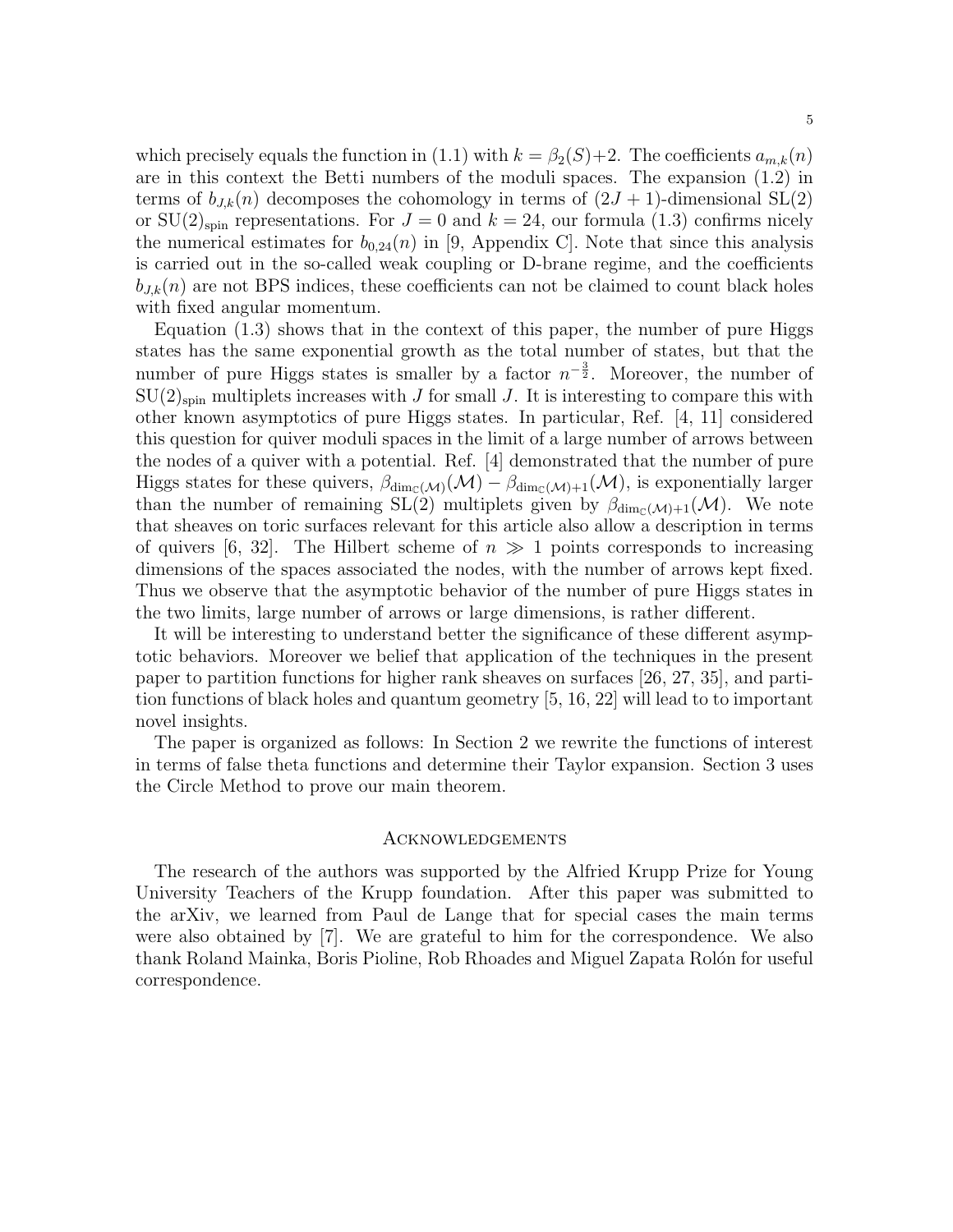#### 2. Relation to false theta functions

We start by writing the generating function of  $a_{m,k}(n)$  for fixed m and k in terms of the functions  $\vartheta_m(q)$  defined by:

$$
\vartheta_m(q) := \left(1 + q^{|m|}\right) \sum_{n \geq 0} (-1)^n q^{\frac{n(n+1)}{2} + n|m|} - 1.
$$

**Remark.** We note that the property  $\vartheta_m(q) = \vartheta_{-m}(q)$  of  $\vartheta_m(q)$ , continues to hold when  $\vartheta_m(q)$  is defined with |m| replaced by m.

The functions  $\vartheta_m(q)$  are examples of false theta functions, which were first introduced by Rogers [31] and have attracted a lot of interest recently. Using the Rogers and Fine identity one can relate  $\vartheta_m$  to so-called quantum modular forms which are functions mimicking modular behavior on (subsets of)  $\mathbb{Q}$  [15].

It is well-known that the inverse theta function  $\theta_1(w;\tau)^{-1}$  can be written as a sum over its poles. See for more details for example [2, 17].

**Proposition 2.1.** We have for  $|\zeta q|, |\zeta^{-1} q| < 1$ :

$$
q^{\frac{k}{24}}\left(\zeta^{\frac{1}{2}}-\zeta^{-\frac{1}{2}}\right)h_k(w;\tau) = \frac{1}{(q)_{\infty}^k} \sum_{m \in \mathbb{Z}} \vartheta_m(q)\zeta^m
$$

with  $(q)_{\infty} := \prod_{n=1}^{\infty} (1 - q^n).$ 

**Proof:** The inverse theta function  $\theta_1(w;\tau)^{-1}$  is expressed as a sum over its poles by:

(2.1) 
$$
\frac{iq^{\frac{1}{8}}\left(\zeta^{\frac{1}{2}}-\zeta^{-\frac{1}{2}}\right)}{\theta_1(w;\tau)}=\frac{1}{(q)_{\infty}^3}\left(1-\zeta\right)\sum_{n\in\mathbb{Z}}\frac{(-1)^nq^{\frac{n(n+1)}{2}}}{1-\zeta q^n}.
$$

Using geometric series expansion, we may rewrite  $(2.1)$  as

$$
\frac{1}{(q)_{\infty}^3} + \frac{1}{(q)_{\infty}^3} (1 - \zeta) \sum_{\substack{n > 0 \\ m \ge 0}} (-1)^n q^{\frac{n(n+1)}{2} + nm} \zeta^m + \frac{1}{(q)_{\infty}^3} \left(1 - \zeta^{-1}\right) \sum_{\substack{n > 0 \\ m \ge 0}} (-1)^n q^{\frac{n(n+1)}{2} + nm} \zeta^{-m}.
$$

From this the statement of the proposition easily follows.

The function  $\vartheta_m$  is not modular but may be nicely approximated by its Taylor expansion. For this we use the following general lemma (see [39] for the case of real functions).

**Lemma 2.2.** Let  $f : \mathbb{C} \to \mathbb{C}$  be a  $C^{\infty}$  function. Furthermore, we require that  $f(x)$  and all its derivatives are of rapid decay for  $Re(x) \to \infty$ . Then for  $t \to 0$  with  $Re(t) > 0$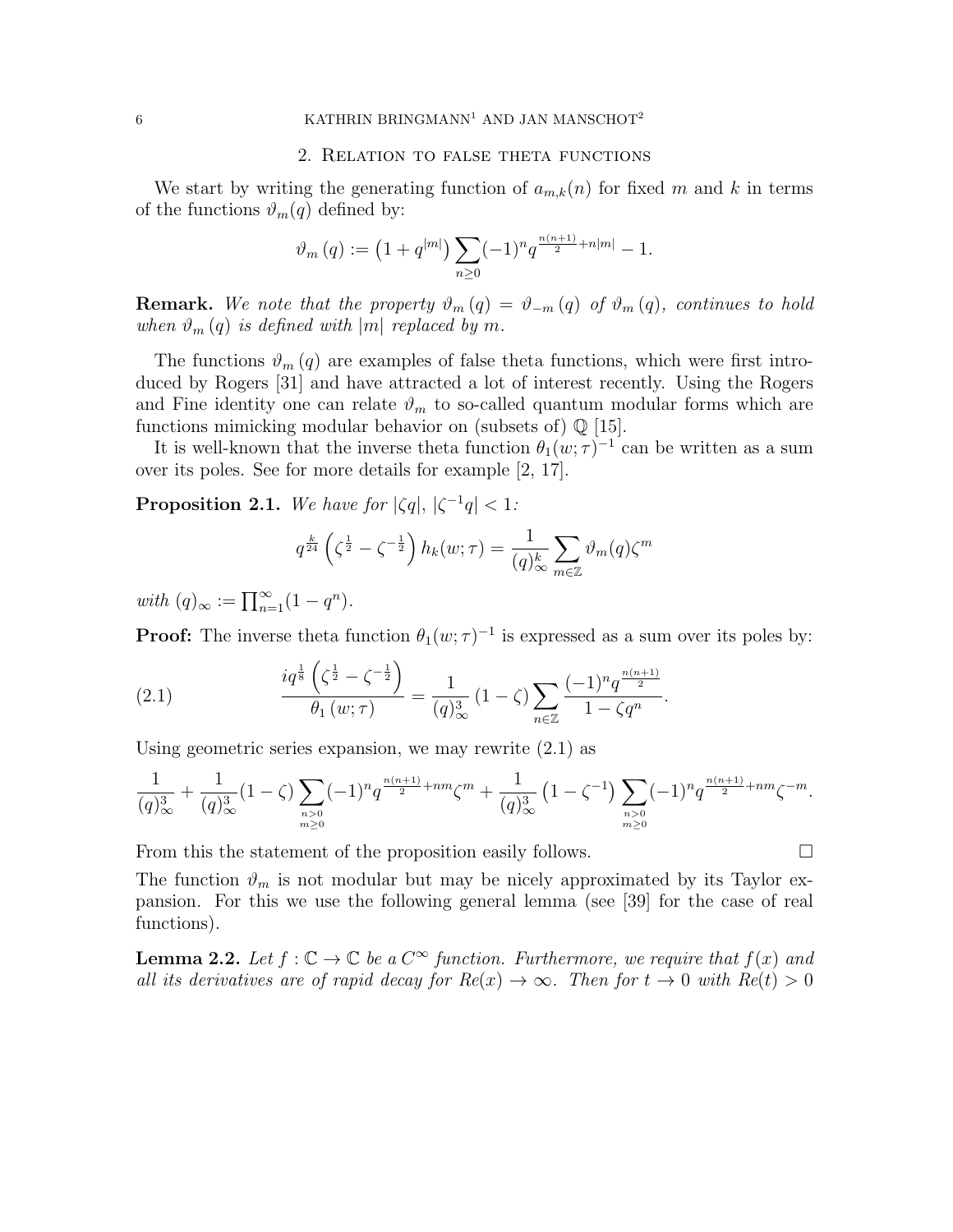and  $a > 0$ , we have for any  $N \in \mathbb{N}_0$ :

$$
\sum_{m=0}^{\infty} f((m+a)t) = \frac{1}{t} \int_0^{\infty} f(x)dx - \sum_{n=0}^{N} \frac{f^{(n)}(0)}{n!} \frac{B_{n+1}(a)}{n+1} t^n + O(t^{N+1}).
$$

Here  $B_n(x)$  denotes the nth Bernoulli polynomial.

To use Lemma 2.2 we write for fixed  $N \geq 1$  and  $q = e^{-z}$ 

(2.2) 
$$
q^{\frac{k}{24}} \vartheta_m(q) =: \sum_{\ell=1}^N d_{m,k}(\ell) z^{\ell} + O\left(z^{N+1}\right).
$$

Lemma 2.2 then gives

**Lemma 2.3.** We have for  $N \geq 1$ 

$$
\vartheta_m(q) = (1 + q^m) q^{-\frac{1}{2}(m + \frac{1}{2})^2} \sum_{\ell=0}^N c_m(\ell) z^{\ell} - 1 + O(z^{N+1})
$$

with

$$
c_m(\ell) := \frac{(-1)^{\ell-1} 2^{\ell}}{\ell! (2\ell+1)} \left( B_{2\ell+1} \left( \frac{m}{2} + \frac{1}{4} \right) - B_{2\ell+1} \left( \frac{m}{2} + \frac{3}{4} \right) \right).
$$

In particular the first values for  $d_{m,k}(\ell)$  are:

$$
d_{m,k}(1) = \frac{1}{4}, \qquad d_{m,k}(2) = -\frac{k}{96} + \frac{1}{16}, \qquad d_{m,k}(3) = -\frac{m^2}{16} - \frac{k}{384} + \frac{k^2}{4608} + \frac{5}{192}.
$$

**Proof:** We may write  $\vartheta_m(q)$  as:

$$
\vartheta_m(q) = (1+q^m) q^{-\frac{1}{2}(m+\frac{1}{2})^2} \times \sum_{n\geq 0} \left( f\left( \left( n + \frac{m}{2} + \frac{1}{4} \right) \sqrt{z} \right) - f\left( \left( n + \frac{m}{2} + \frac{3}{4} \right) \sqrt{z} \right) \right) - 1
$$

with  $f(x) := e^{-2x^2}$ . Substitution of Lemma 2.2 gives the desired result.

**Remark.** We note that the case  $m = 0$  can be easily concluded from [38], where the asymptotics of the coefficients of  $1/2(1-\vartheta_0(q))/(q)_{\infty}^k$  for  $k=1,2$  are determined.

## 3. Use of the Circle Method

In this section, we prove Theorem 1.1 following an approach by Wright [38]. To prove the theorem, we assume via symmetry that  $m\geq 0$  and set

$$
F_{m,k}(q) := \sum_{n\geq 0} a_{m,k}(n) q^n.
$$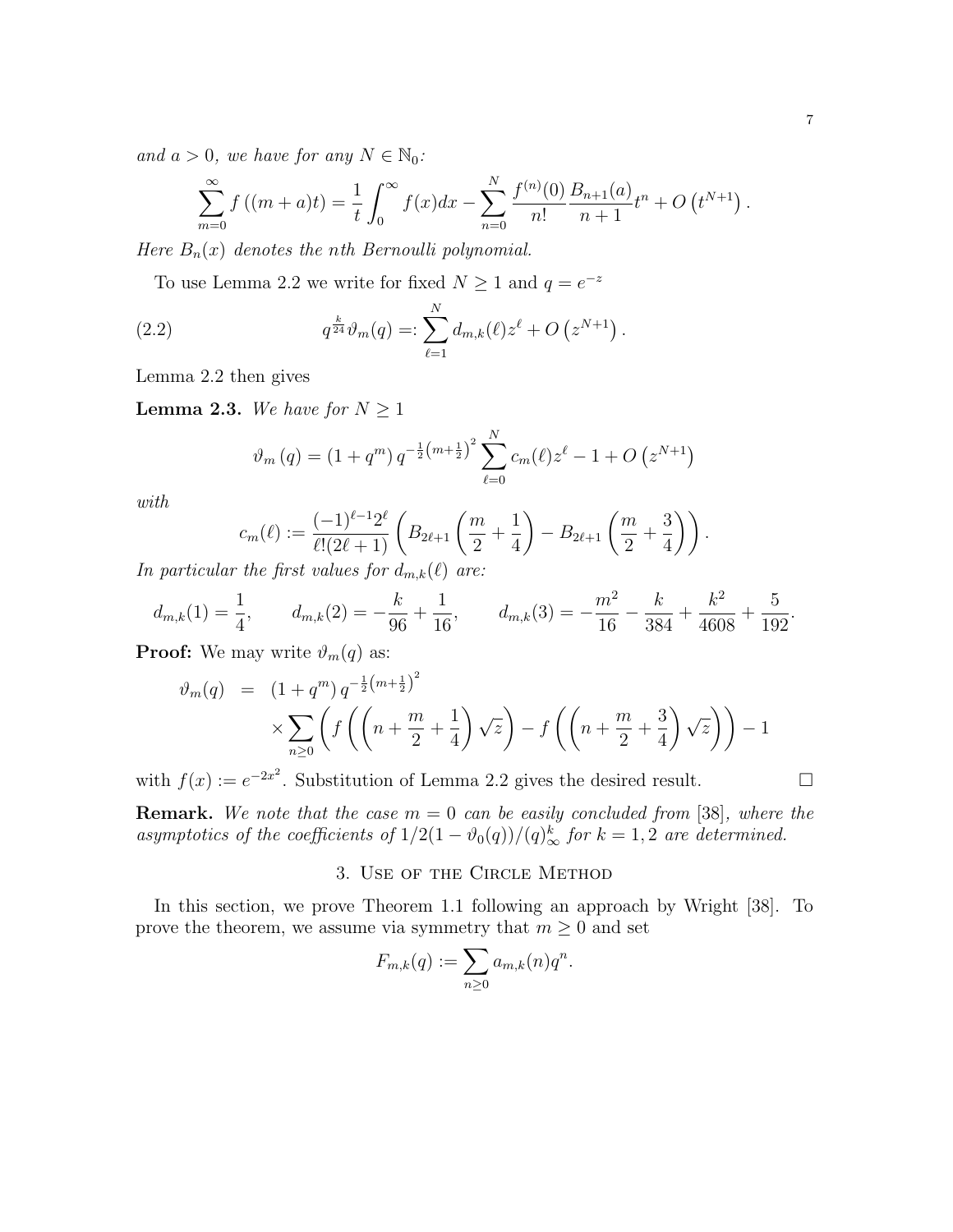By Proposition 2.1, we obtain that

$$
F_{m,k}(q) = \frac{1}{(q)_{\infty}^k} \vartheta_m(q).
$$

By Cauchy's Theorem, we have for  $n \geq 1$ 

$$
a_{m,k}(n) = \frac{1}{2\pi i} \int_{\mathcal{C}} \frac{F_{m,k}(q)}{q^{n+1}} dq,
$$

where C is a circle surrounding 0 counterclockwise. We choose  $e^{-\eta}$  for the radius of C with  $\eta = \pi \sqrt{\frac{k}{6n}}$  $\frac{k}{6n}$  and split C into two arcs  $C = C_1 + C_2$ , where  $C_1$  is the arc going counterclockwise from phase  $-2\eta$  to  $2\eta$  and  $C_2$  is its complement in C. Consequently, we have

$$
a_{m,k}(n) = M + E
$$

with

$$
M := \frac{1}{2\pi i} \int_{C_1} \frac{F_{m,k}(q)}{q^{n+1}} dq,
$$
  

$$
E := \frac{1}{2\pi i} \int_{C_2} \frac{F_{m,k}(q)}{q^{n+1}} dq.
$$

We will show that the main asymptotic contribution comes from  $M$ . Moreover we parametrize  $q = e^{-z}$  with  $Re(z) = \eta$ .

3.1. The integral along  $C_1$ . In the integral along  $C_1$ , we approximate  $F_{m,k}$  by simpler functions. Firstly, recall that from the transformation law of the  $\eta$ -function [3, Theorem 3.1] we obtain:

(3.1) 
$$
\frac{1}{(e^{-z}; e^{-z})_{\infty}} = \sqrt{\frac{z}{2\pi}} e^{-\frac{z}{24} + \frac{\pi^2}{6z}} \frac{1}{\left(e^{-\frac{4\pi^2}{z}}; e^{-\frac{4\pi^2}{z}}\right)_{\infty}}.
$$

Thus we want to approximate  $\frac{1}{(q)_{\infty}^{k}}$  by

$$
z^{\frac{k}{2}} (2\pi)^{-\frac{k}{2}} e^{-\frac{kz}{24}} P_k \left( e^{-\frac{4\pi^2}{z}} \right),
$$

where

$$
P_k(q) := \left(1 + \sum_{\substack{24\ell - k < 0 \\ \ell > 0}} p_k(\ell) q^{\ell} \right) q^{-\frac{k}{24}}.
$$

To be more precise, we split

$$
M = M_1 + E_1
$$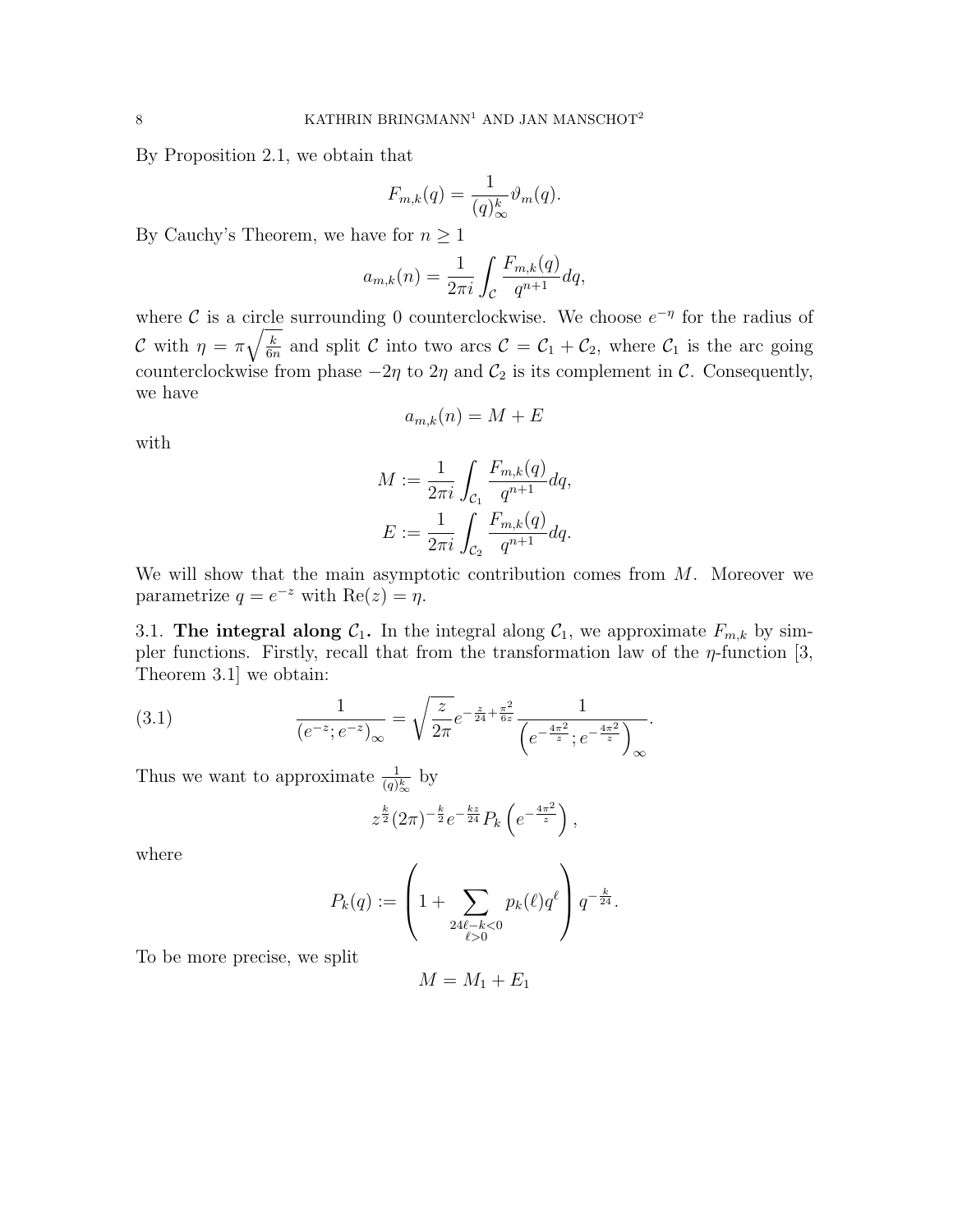with

$$
M_1 := \frac{1}{2\pi i} \int_{\mathcal{C}_1} \frac{1}{q^{n+1}} \left(\frac{z}{2\pi}\right)^{\frac{k}{2}} e^{-\frac{kz}{24}} P_k \left(e^{-\frac{4\pi^2}{z}}\right) \vartheta_m(q) dq,
$$
  
\n
$$
E_1 := \frac{1}{2\pi i} \int_{\mathcal{C}_1} \frac{1}{q^{n+1}} \vartheta_m(q) \left(\frac{1}{(e^{-z}; e^{-z})_{\infty}^k} - \left(\frac{z}{2\pi}\right)^{\frac{k}{2}} e^{-\frac{kz}{24}} P_k \left(e^{-\frac{4\pi^2}{z}}\right)\right) dq.
$$

We first bound  $E_1$  which turns into the error term. Firstly we obtain from  $(3.1)$ 

$$
\frac{1}{(e^{-z}; e^{-z})_{\infty}^k} - \left(\frac{z}{2\pi}\right)^{\frac{k}{2}} e^{-\frac{kz}{24}} P_k \left(e^{-\frac{4\pi^2}{z}}\right) = O(1).
$$

To bound  $\vartheta_m$ , we use that on  $\mathcal{C}_1$ 

$$
|z|^2 = \eta^2 + \text{Im}(z)^2 \le \eta^2 + 4\eta^2.
$$

Thus, by Lemma 2.3,

$$
|\vartheta_m(q)| \ll |z| \ll \eta,
$$

where throughout  $g(x) \ll f(x)$  has the same meaning as  $g(x) = O(f(x))$ . Using that the length of  $C_1$  is  $O(\eta)$ , we may thus bound

$$
E_1 \ll n^{-1} e^{\pi \frac{\sqrt{kn}}{\sqrt{6}}}.
$$

We next investigate  $M_1$ . We aim to approximate  $\vartheta_m$  by its Taylor expansion given in Lemma 2.3 and thus we split

$$
M_1 = M_2 + E_2
$$

with

$$
M_2 := \frac{1}{2\pi i} \sum_{\ell=1}^N d_{m,k}(\ell) \int_{\mathcal{C}_1} \frac{1}{q^{n+1}} \left(\frac{z}{2\pi}\right)^{\frac{k}{2}} P_k\left(e^{-\frac{4\pi^2}{z}}\right) z^{\ell} dq,
$$
  

$$
E_2 := \frac{1}{2\pi i} \int_{\mathcal{C}_1} \frac{1}{q^{n+1}} \left(\frac{z}{2\pi}\right)^{\frac{k}{2}} P_k\left(e^{-\frac{4\pi^2}{z}}\right) \left(e^{-\frac{kz}{24}} \vartheta_m(q) - \sum_{\ell=1}^N d_{m,k}(\ell) z^{\ell}\right) dq.
$$

We first estimate  $E_2$  and show that it contributes to the error term. By Lemma 2.3

$$
E_2 \ll \int_{\mathcal{C}_1} e^{n\eta} |z|^{\frac{k}{2} + N + 1} e^{\frac{\pi^2 k}{6} \text{Re}\left(\frac{1}{z}\right)} dz.
$$

Since

$$
\frac{\text{Re}(z)}{|z|^2} \le \frac{1}{\text{Re}(z)} = \frac{1}{\eta}
$$

we may bound

$$
n\eta + \frac{\pi^2 k}{6} \text{Re}\left(\frac{1}{z}\right) \le \pi \sqrt{\frac{2kn}{3}}
$$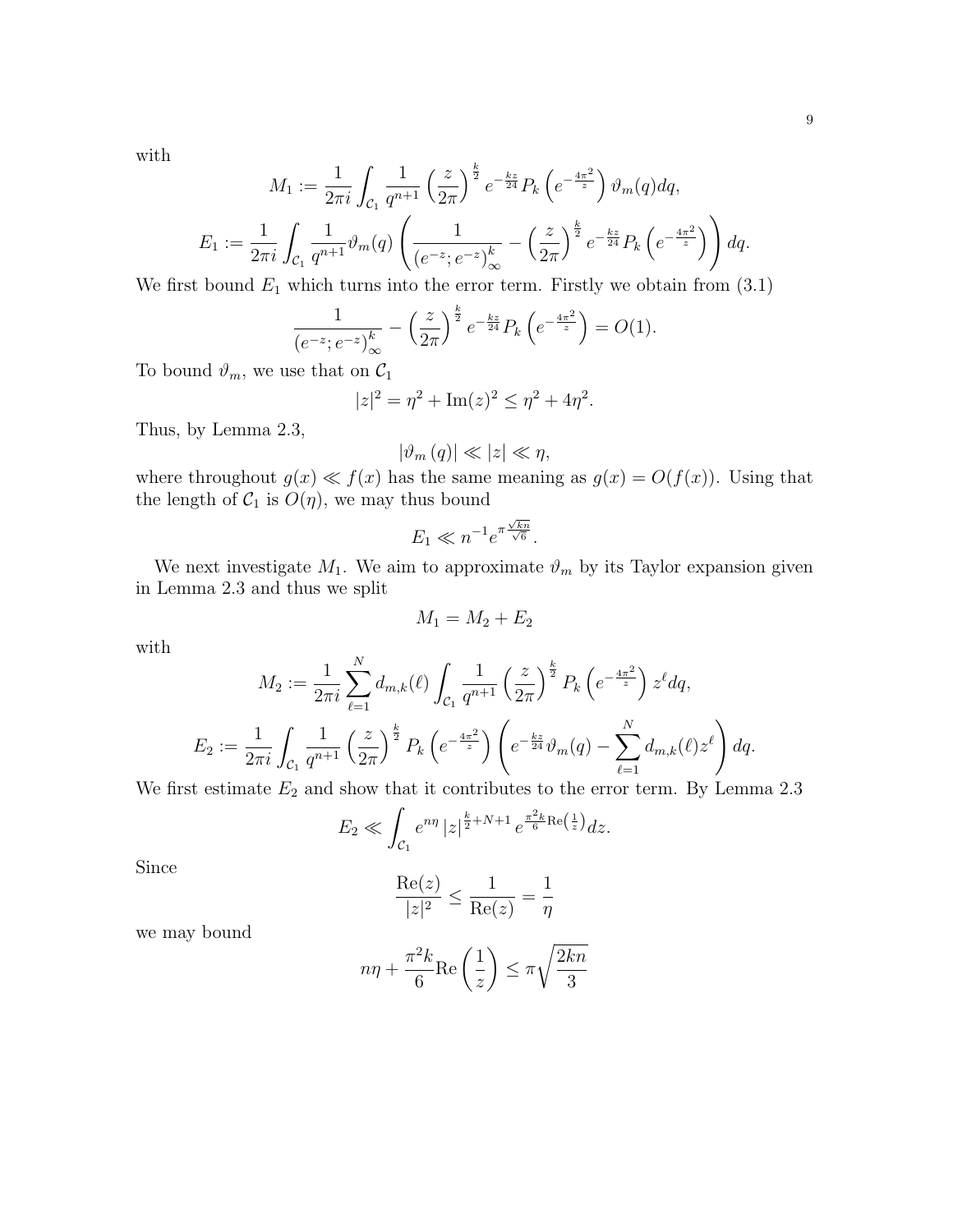Moreover on  $\mathcal{C}_1$ 

$$
|z|^2 = x^2 + y^2 \le \eta^2 + 4\eta^2 \ll \eta^2.
$$

As before, the path of integration may be estimated against  $\eta$ . Thus

$$
|E_2| \ll \eta^{N + \frac{k}{2} + 2} e^{\pi \sqrt{\frac{2kn}{3}}} \ll n^{-\frac{N}{2} - \frac{k}{4} - 1} e^{\pi \sqrt{\frac{2kn}{3}}}.
$$

We next decompose

(3.2) 
$$
M_2 = (2\pi)^{-\frac{k}{2}} \sum_{\ell=1}^N d_{m,k}(\ell) \sum_{24j-k \leq 0} p_k(j) \mathcal{I}^{(k)}_{\ell+\frac{k}{2},j},
$$

where for  $s > 0$ 

$$
\mathcal{I}_{s,j}^{(k)} := \frac{1}{2\pi i} \int_{\mathcal{C}_1} z^s e^{\frac{\pi^2 k}{6z} - \frac{4\pi^2 j}{z} + (n+1)z} dq.
$$

These integrals may now be written in terms of the classical I-Bessel functions.

#### Lemma 3.1. We have

$$
\mathcal{I}_{s,j}^{(k)} = n^{\frac{-s-1}{2}} \left( \frac{\pi \sqrt{k-24j}}{\sqrt{6}} \right)^{s+1} I_{-s-1} \left( \pi \sqrt{\frac{2}{3} (k-24j) n} \right) + O\left( n^{-1-\frac{s}{2}} e^{\frac{\pi \sqrt{3kn}}{2\sqrt{2}}} \right).
$$

**Proof:** Let D be the rectangular counterclockwise path from  $-\infty - 2i\eta$  to  $-\infty + 2i\eta$ with endpoints  $\eta - 2i\eta$  and  $\eta + 2i\eta$ . Denote by  $\mathcal{D}_i$ ,  $i = 1, 2, 3$ , the paths 1) from  $-\infty - 2i\eta$  to  $\eta - 2i\eta$ , 2) from  $\eta - 2i\eta$  to  $\eta + 2i\eta$ , and 3) from  $\eta + 2i\eta$  to  $-\infty + 2i\eta$ . Making the change of variables  $q = e^{-z}$  gives that

$$
\mathcal{I}_{s,j}^{(k)} = \frac{1}{2\pi i} \int_{\mathcal{D}_2} z^s e^{\frac{\pi^2 k}{6z} - \frac{4\pi^2 j}{z} + nz} dz.
$$

We next use the Residue Theorem to turn this integral into an integral over  $\mathcal{D}$ . For this we bound the integrals along  $\mathcal{D}_1$  and  $\mathcal{D}_3$ . We only give the details for  $\mathcal{D}_3$ . On this path we may bound

$$
\left|\operatorname{Re}\left(\frac{1}{z}\right)\right| \le \frac{1}{|z|} \le \frac{1}{2\eta}.
$$

Writing  $z = \eta(1 + 2i) - u$ ,  $0 \le u < \infty$  gives

$$
|z| = \sqrt{\left(\eta - u\right)^2 + 4\eta^2} \ll \eta + u.
$$

Thus the integral along  $\mathcal{D}_3$  may be bounded by (3.3)

$$
\ll e^{\frac{2\pi^2}{\eta}\left(\frac{k}{24}-j\right)}\int_0^\infty\left(\eta+u\right)^se^{n(\eta-u)}du\ll e^{\frac{\pi^2k}{12\eta}+n\eta}\left(\eta^s\int_0^\eta e^{-nu}du+\int_\eta^\infty u^se^{-nu}du\right)
$$

.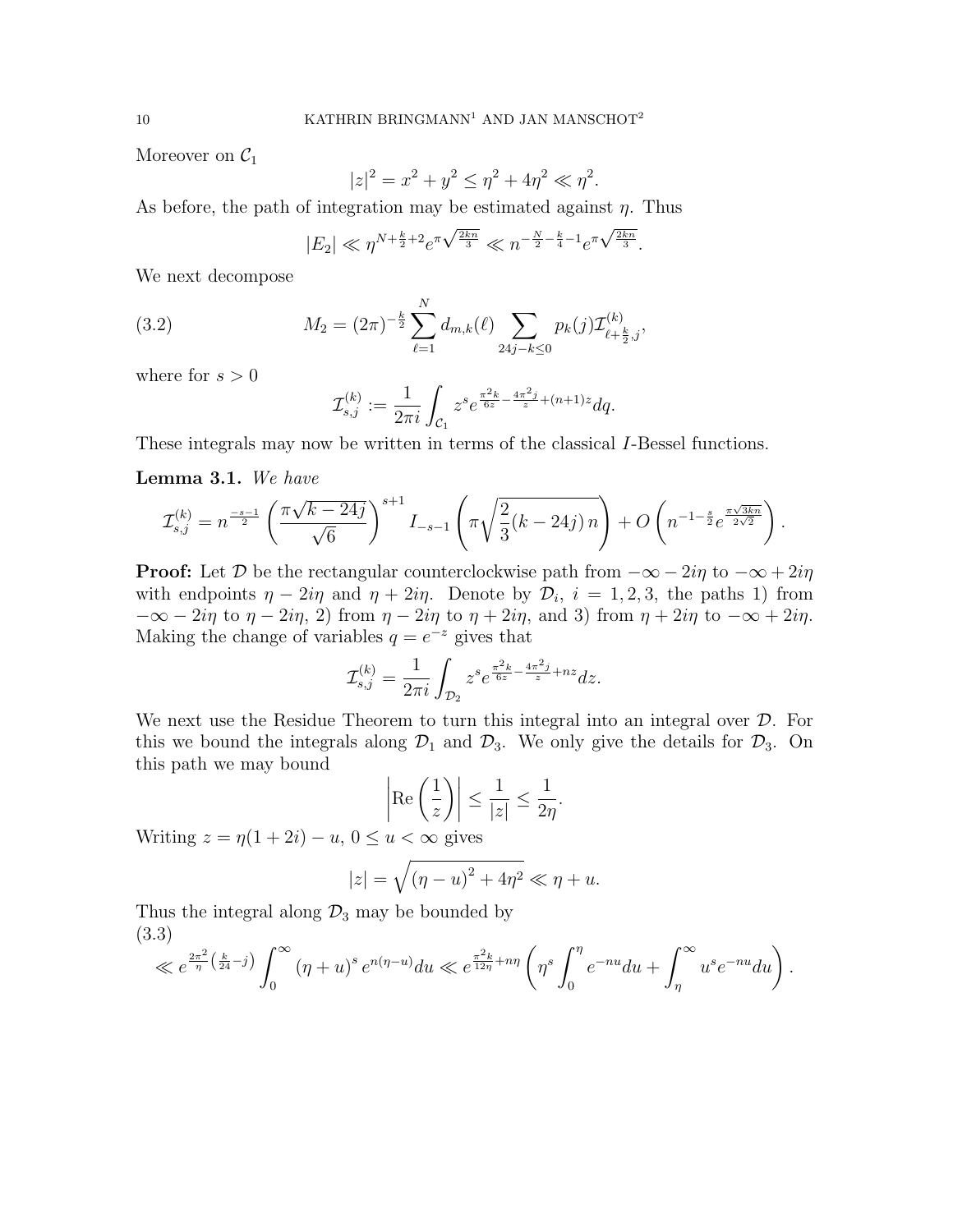.

.

The second term is an incomplete Gamma function and thus exponentially small. Thus (3.3) may up to an exponentially small error be bounded by

$$
\eta^{s}e^{\frac{\pi^2 k}{12\eta}+n\eta}\frac{1}{n}\left(1-e^{-n\eta}\right)\ll n^{-1-\frac{s}{2}}e^{\frac{\pi\sqrt{3kn}}{2\sqrt{2}}}.
$$

In the remaining integral we make the change of variables  $z = \frac{t}{n}$  $\frac{t}{n}$  to get

(3.4) 
$$
\mathcal{I}_{s,j}^{(k)} = n^{-s-1} \frac{1}{2\pi i} \int_{\mathcal{D}} t^s e^{t + \frac{\pi^2 k n}{6t} - \frac{4\pi^2 j n}{t}} dt + O\left(n^{-1-\frac{s}{2}} e^{\frac{\pi \sqrt{3k n}}{2\sqrt{2}}}\right)
$$

We now use the following representation of the *I*-Bessel function [1]

$$
I_{\ell}(2\sqrt{z}) = z^{\frac{\ell}{2}} \frac{1}{2\pi i} \int_{-\infty}^{(0+)} t^{-\ell-1} \exp\left(t + \frac{z}{t}\right) dt,
$$

where the integral is along any path looping from  $-\infty$  around 0 back to  $-\infty$  counterclockwise. Substitution into (3.4) gives the claim.  $\square$ 

Substitution of Lemma 3.1 in equation (3.2) yields

$$
M_2 = (2\pi)^{-\frac{k}{2}} \sum_{\substack{1 \le \ell \le N \\ 24j - k \le 0}} d_{m,k}(\ell) p_k(j) n^{-\frac{2+2\ell+k}{4}} \left(\frac{\pi\sqrt{k-24j}}{\sqrt{6}}\right)^{1+\ell+\frac{k}{2}}
$$
  
 
$$
\times I_{-1-\ell-\frac{k}{2}} \left(\pi\sqrt{\frac{2}{3}(k-24j)n}\right) + O\left(n^{-\frac{3}{2}-\frac{k}{4}}e^{\frac{\pi\sqrt{3kn}}{2\sqrt{2}}}\right)
$$

3.2. The integral along  $C_2$ . On  $C_2$ , Im(z) varies from  $-2\eta$  to  $-2\pi + 2\eta$ . Using a rough bound for the theta function, we find

$$
|\vartheta_m(q)| \ll 2 \sum_{n\geq 1} e^{-\frac{n}{2}(n+1+2m)\text{Re}(z)} + 1 \ll 2 \sum_{n\geq 0} e^{-n\text{Re}(z)} = \frac{2}{1 - e^{-\eta}} \ll \frac{1}{\eta}.
$$

Using (3.1) we obtain the bound

(3.5) 
$$
\frac{1}{(e^{-z}; e^{-z})_{\infty}} \ll e^{\frac{\pi^2}{6} \text{Re}(\frac{1}{z})}.
$$

Now

$$
\operatorname{Re}\left(\frac{1}{z}\right) = \frac{\eta}{\eta^2 + \operatorname{Im}(z)^2} \le \frac{1}{5\eta}.
$$

Thus (3.5) may be estimated against  $\exp(\frac{\pi^2}{30}$  $\frac{\pi^2}{30\eta}$ ). This gives that:

$$
E \ll e^{\frac{\pi^2 k}{30\eta} + n\eta} \ll e^{\frac{\pi}{5}\sqrt{6nk}}.
$$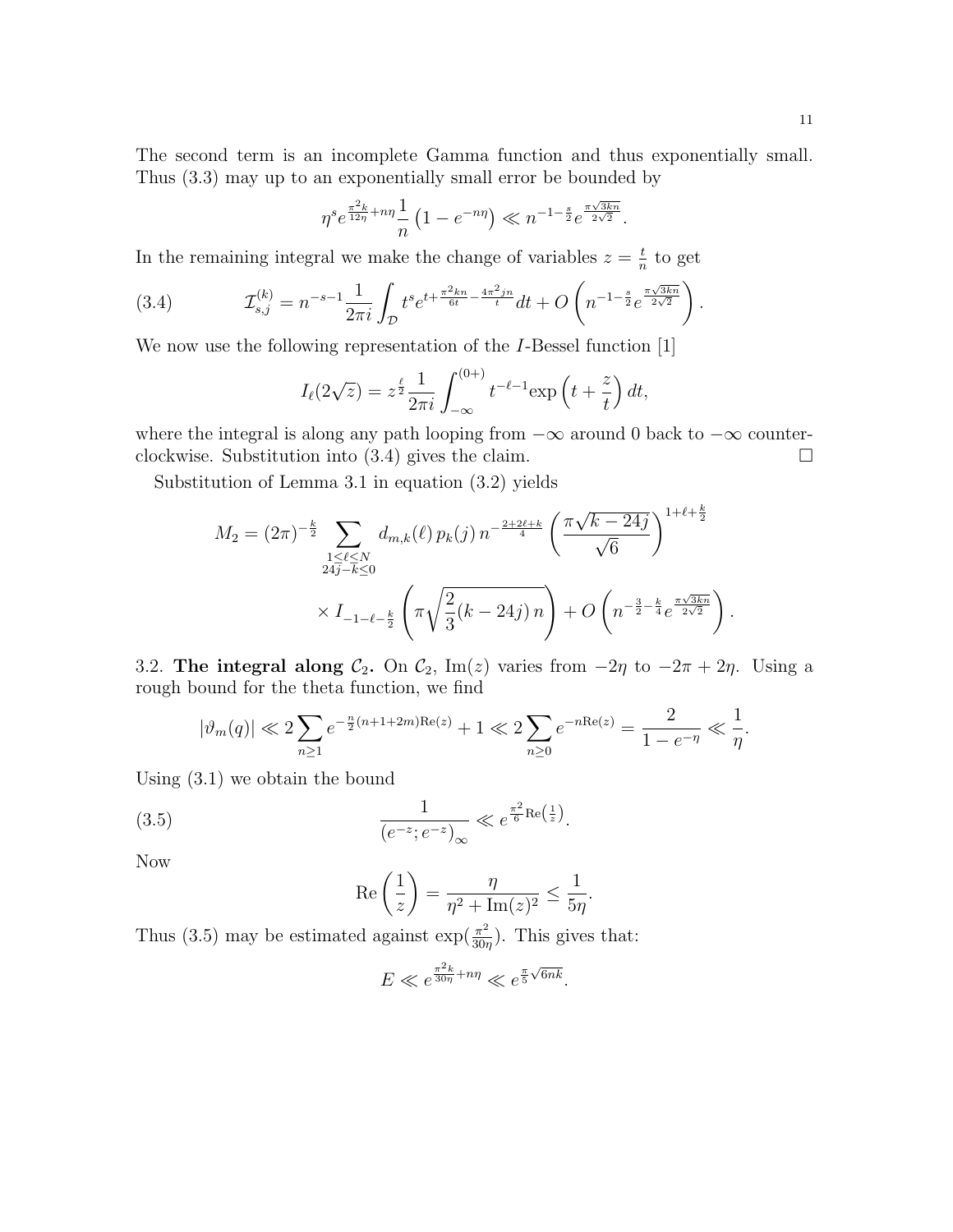This is exponentially smaller than the other errors. Combining this with the results of Subsection 3.1 therefore gives Theorem 1.1.

#### **REFERENCES**

- [1] M. Abramovitz and I. Stegun, Handbook of Mathematical Functions with Formulas, Graphs, and Mathematical Tables, New York: Dover Publications (1972). [2]
- [2] G. Andrews and F. Garvan, Dyson's crank of a partition, Bull. Amer. Math. Soc. 18 (1988), 161-171.
- [3] T. Apostol, Modular Functions and Dirichlet Series in Number Theory, Springer-Verlag (1976).
- [4] I. Bena, M. Berkooz, J. de Boer, S. El-Showk, and D. van den Bleeken, Scaling BPS Solutions and pure-Higgs States, JHEP 1211 (2012) 171 [arXiv:1205.5023 [hep-th]].
- [5] J. de Boer, M. Cheng, R. Dijkgraaf, J. Manschot, and E. Verlinde, A Farey Tail for Attractor *Black Holes*, JHEP  $0611$  (2006) 024 [hep-th/0608059].
- [6] A. Bondal, Representation of associative algebras and coherent sheaves, Math. USSR Izvestiya 34 (1990) 23-42.
- [7] T. L. Curtright and C. B. Thorn, Symmetry Patterns In The Mass Spectra Of Dual String *Models*, Nucl. Phys. B **274** (1986) 520.
- [8] A. Dabholkar and J. A. Harvey, Nonrenormalization of the Superstring Tension, Phys. Rev. Lett. 63 (1989) 478.
- [9] A. Dabholkar, F. Denef, G. W. Moore and B. Pioline, Precision counting of small black holes, JHEP 0510 (2005) 096 [hep-th/0507014].
- [10] A. Dabholkar, S. Murthy, and D. Zagier, Quantum Black Holes, Wall Crossing, and Mock Modular Forms, arXiv:1208.4074 [hep-th].
- [11] F. Denef and G. Moore, Split states, entropy enigmas, holes and halos, JHEP 1111 (2011) 129 [hep-th/0702146 [HEP-TH]].
- [12] P. Di Francesco, P. Mathieu, and D. Senechal, Conformal field theory, New York, USA: Springer (1997).
- [13] R. Dijkgraaf, G. Moore, E. Verlinde, and H. Verlinde, Elliptic genera of symmetric products and second quantized strings, Commun. Math. Phys. 185 (1997) 197-209 [hep-th/9608096].
- [14] M. Eichler and D. Zagier, *The Theory of Jacobi Forms*. Birkhäuser, 1985.
- [15] A. Folsom, K. Ono, and R. Rhoades, q-series and quantum modular forms, submitted for publication.
- [16] D. Gaiotto, A. Strominger, and X. Yin, The M5-Brane Elliptic Genus: Modularity and BPS States, JHEP 0708 (2007) 070 [hep-th/0607010].
- [17] F. G. Garvan, New Combinatorial Interpretations of Ramanujan's Partition Congruences Mod 5,7 and 11, Trans. Amer. Math. Soc. 305 (1988) 47 -77.
- [18] L. Göttsche, The Betti numbers of the Hilbert scheme of points on a smooth projective surface, Math. Ann. 286 (1990), 193–207.
- [19] L. Göttsche and D. Zagier, Jacobi forms and the structure of Donaldson invariants for 4-manifolds with  $b_+ = 1$ , Selecta Math. New Ser. 4 (1998) 69-115. [arXiv:alg-geom/9612020].
- [20] P. Hammond and R. Lewis, Congruences in ordered pairs of partitions, Int. J. Math. Sci. 2004, nos. 45-48, 2509-2512.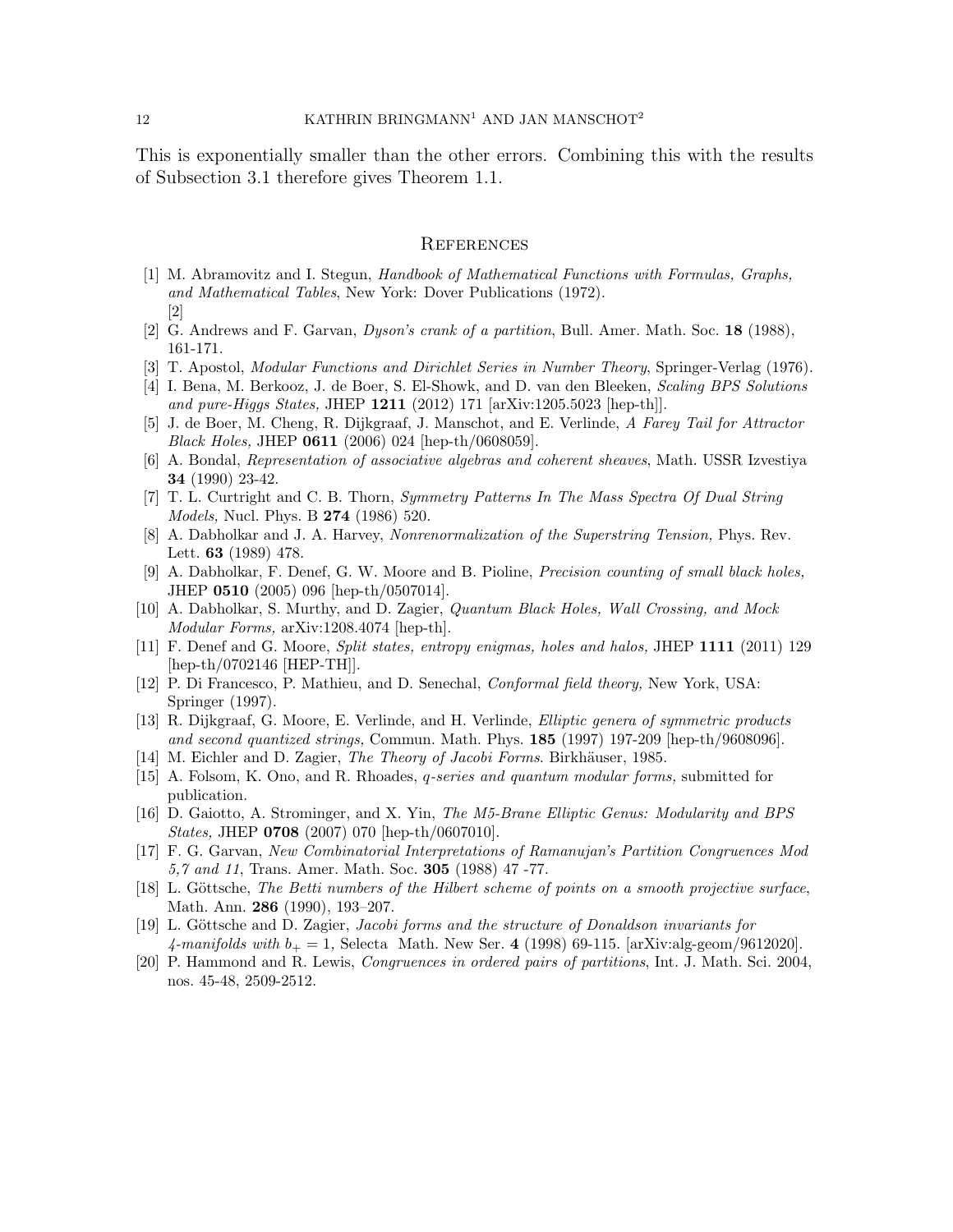- [21] G. Hardy and S. Ramanujan, Asymptotic formulae in combinatory analysis, Collected papers of Srinivasa Ramanujan 244, AMS Chelsea Publ., Providence, RI, 2000.
- [22] M. -x. Huang, A. Klemm, M. Marino and A. Tavanfar, Black holes and large order quantum geometry, Phys. Rev. D 79 (2009) 066001 [arXiv:0704.2440 [hep-th]].
- [23] S. Katz, A. Klemm, and C. Vafa, Geometric engineering of quantum field theories, Nucl. Phys. B 497 (1997) 173-195 [hep-th/9609239].
- [24] T. Kawai, Y. Yamada, and S. Yang, *Elliptic genera and*  $N=2$  superconformal field theory, Nucl. Phys. B 414 (1994) 191-212 [hep-th/9306096].
- [25] S. Lee, Z. Wang, and P. Yi, Quiver Invariants from Intrinsic Higgs States, JHEP 1207 (2012) 169 [arXiv:1205.6511 [hep-th]].
- [26] J. Manschot, *BPS invariants of*  $N=4$  *gauge theory on a surface*, Commun. Num. Theor. Phys. 6 (2012) 497-516 [arXiv:1103.0012 [math-ph]].
- [27] J. Manschot, BPS invariants of semi-stable sheaves on rational surfaces, Lett. Math. Phys. to appear, arXiv:1109.4861 [math-ph].
- [28] J. Manschot, B. Pioline, and A. Sen, From Black Holes to Quivers, JHEP 1211 (2012) 023 [arXiv:1207.2230 [hep-th]].
- [29] D. Morrison and N. Seiberg, Extremal transitions and five-dimensional supersymmetric field theories, Nucl. Phys. B 483 (1997) 229-247 [hep-th/9609070].
- [30] H. Rademacher and H. Zuckerman, On the fourier coefficients of certain modular forms of positive dimension, Annals of Mathematics 39 (1938), no. 2 433–462.
- [31] L. Rogers, On two theorems of combinatory analysis and some allied identities, Proc. London Math. Soci. (2), **16** (1917), 315-336.
- [32] A. N. Rudakov, Helices and vector bundles: seminaire Rudakov, Cambridge University Press (1990)
- [33] J. G. Russo and L. Susskind, Asymptotic level density in heterotic string theory and rotating black holes, Nucl. Phys. B 437 (1995) 611 [hep-th/9405117].
- [34] A. Sen, Arithmetic of Quantum Entropy Function, JHEP 0908 (2009) 068 [arXiv:0903.1477 [hep-th]].
- [35] K. Yoshioka, The Betti numbers of the moduli space of stable sheaves of rank 2 on  $\mathbb{P}^2$ , J. reine. angew. Math. 453 (1994) 193–220.
- [36] E. Witten, Phase transitions in M theory and F theory, Nucl. Phys. B 471 (1996) 195-216 [hep-th/9603150].
- [37] E. Wright, *Stacks*, Q. J. Math. **19** (1968), 313-320.
- [38] E. Wright, *Stacks (II)*, Q. J. Math. **22** (1971), 107-116.
- [39] D. Zagier, The Mellin transform and other useful analytic techniques, Appendix to E. Zeidler, Quantum Field Theory I: Basics in Mathematics and Physics. A Bridge Between Mathematicians and Physicists, Springer-Verlag (2006) 305-323.
- [40] D. Zagier, Quantum modular forms, In Quanta of Maths: Conference in honour of Alain Connes, Clay Mathematics Proceedings 11, AMS and Clay Mathematics Institute 2010, 659-675.